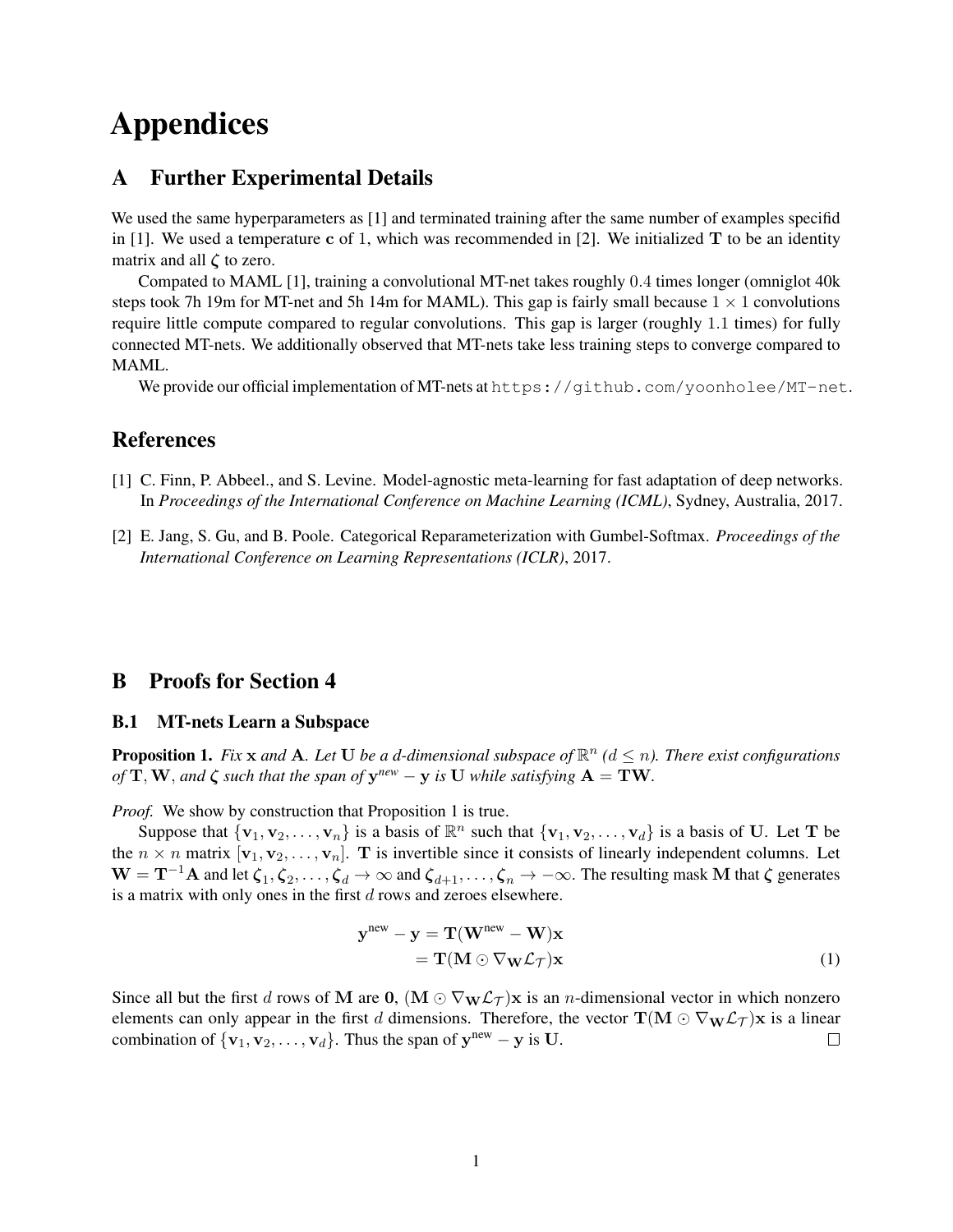#### B.2 MT-nets Learn a Metric in their Subspace

**Proposition 2.** Fix x, A, and a loss function  $\mathcal{L}_{\mathcal{T}}$ . Let U be a d-dimensional subspace of  $\mathbb{R}^n$ , and  $g(\cdot, \cdot)$  a *metric tensor on* U*. There exist configurations of* T,W, *and* ζ *such that the vector* y *new* −y *is in the steepest direction of descent on*  $\mathcal{L}_{\mathcal{T}}$  *with respect to the metric du.* 

*Proof.* We show Proposition 2 is true by construction as well.

We begin by constructing a representation for the arbitrary metric tensor  $g(\cdot, \cdot)$ . Let  $\{v_1, v_2, \ldots, v_n\}$ be a basis of  $\mathbb{R}^n$  such that  $\{v_1, v_2, \ldots, v_d\}$  is a basis of U. Vectors  $u_1, u_2 \in U$  can be expressed as  $\mathbf{u}_1 = \sum_{i=0}^d c_{1i} \mathbf{v}_i$  and  $\mathbf{u}_2 = \sum_{i=0}^d c_{2i} \mathbf{v}_i$ . We can express any metric tensor  $g(\cdot, \cdot)$  using such coefficients c:

$$
g(\mathbf{u}_1, \mathbf{u}_2) = \underbrace{\begin{bmatrix} c_{11} & \dots & c_{1d} \end{bmatrix}}_{\mathbf{c}_1^{\top}} \underbrace{\begin{bmatrix} g_{11} & \dots & g_{1d} \\ \vdots & \ddots & \vdots \\ g_{d1} & \dots & g_{dd} \end{bmatrix}}_{\mathbf{G}} \underbrace{\begin{bmatrix} c_{21} \\ \vdots \\ c_{2d} \end{bmatrix}}_{\mathbf{c}_2},
$$
 (2)

where G is a positive definite matrix. Because of this, there exists an invertible  $d \times d$  matrix H such that  $G = H^{\top}H$ . Note that  $g(\mathbf{u}_1, \mathbf{u}_2) = (Hc_1)^{\top} (Hc_2)$ : the metric  $g(\cdot, \cdot)$  is equal to the inner product after multiplying H to given vectors c.

Using H, we can alternatively parameterize vectors in U as

$$
\mathbf{u}_1 = \underbrace{\begin{bmatrix} \mathbf{v}_1 & \dots & \mathbf{v}_d \end{bmatrix}}_{\mathbf{V}} \mathbf{c}_1 \tag{3}
$$

$$
= \mathbf{V} \mathbf{H}^{-1} (\mathbf{H} \mathbf{c}_1). \tag{4}
$$

Here, we are using  $\mathbf{Hc}_1$  as a d-dimensional parameterization and the columns of the  $n \times d$  matrix  $\mathbf{V} \mathbf{H}^{-1}$  as an alternative basis of U.

Let  $\mathbf{v}_1^H, \ldots, \mathbf{v}_d^H$  be the columns of  $\mathbf{V} \mathbf{H}^{-1}$ , and set  $\mathbf{T} = [\mathbf{v}_1^H, \ldots, \mathbf{v}_d^H, \mathbf{v}_{d+1}, \ldots, \mathbf{v}_n]$ . Since H is invertible,  $\{v_1^H, \ldots, v_d^H\}$  is a basis of U and thus T is an invertible matrix. As in Proposition 1, set  $W = T^{-1}A, \zeta_1, \zeta_2, \ldots, \zeta_d \to \infty$ , and  $\zeta_{d+1}, \ldots, \zeta_n \to -\infty$ . Note that this configuration of  $\zeta$  generates a mask M that projects gradients onto the first  $d$  rows, which will later be multiplied by the vectors  $\{ \mathbf{v}_1^{\mathbf{H}}, \dots, \mathbf{v}_d^{\mathbf{H}} \}.$ 

We can express y as  $y = Vc_y = VH^{-1}(Hc_y)$ , where  $c_y$  is again a d-dimensional vector. Note that **VH**<sup>-1</sup> is constant in the network and change in W only affects Hc<sub>y</sub>. Since  $\nabla_{\bf W} \mathcal{L}_{\mathcal{T}} = (\nabla_{\bf W_x} \mathcal{L}_{\mathcal{T}}) {\bf x}^\top$ , the task-specific update is in the direction of steepest descent of  $\mathcal{L}_{\mathcal{T}}$  in the space of  $\mathbf{Hc}_y$  (with the Euclidean metric). This is exactly the direction of steepest descent of  $\mathcal{L}_{\mathcal{T}}$  in U with respect to the metric  $q(\cdot, \cdot)$ . □